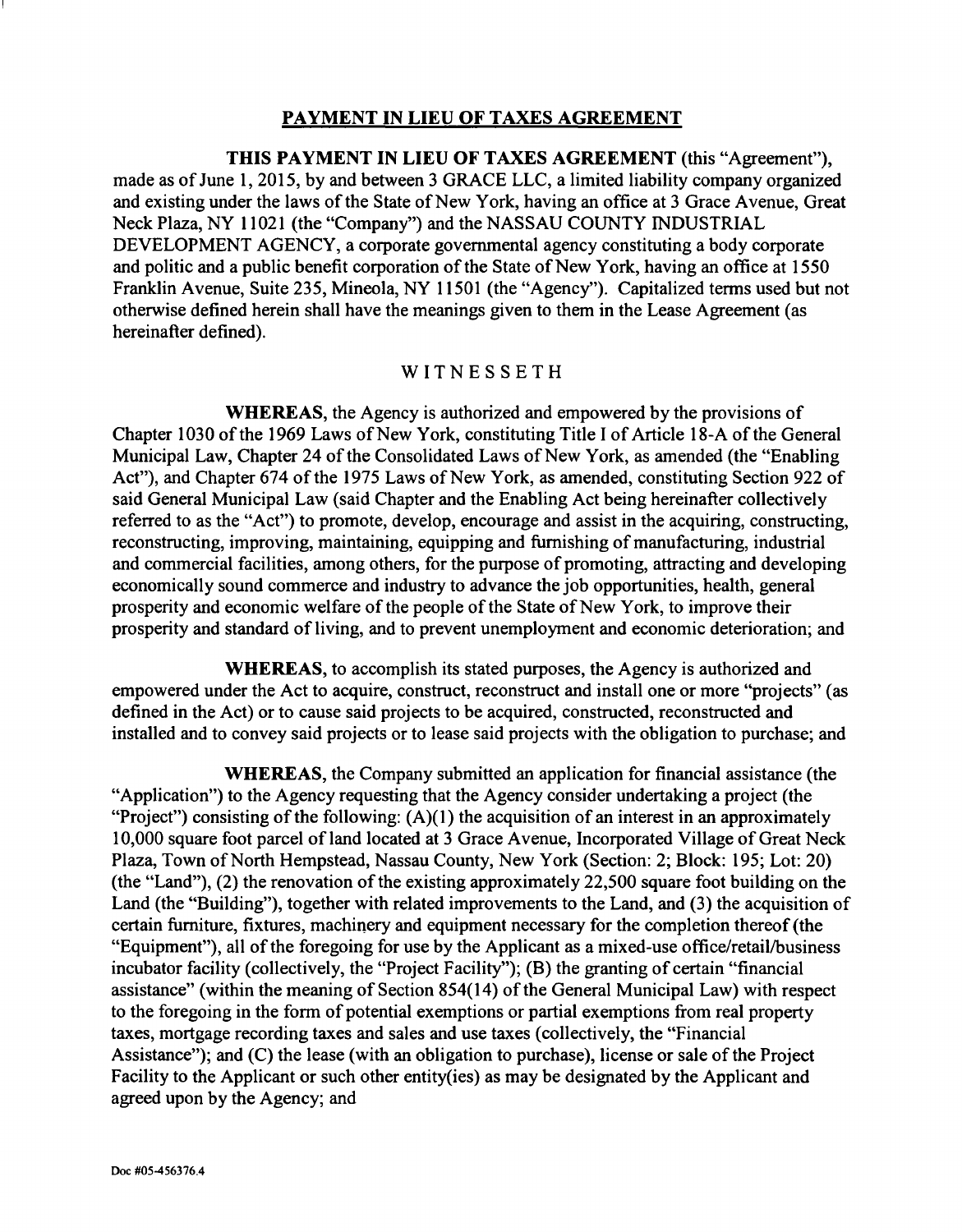WHEREAS, the Company, which is the owner of fee title to the Land and the Building (collectively, the "Facility"), proposed that the Company be the sublessee of the Facility and the Agency has approved such proposal; and

WHEREAS, the Agency is or will be the holder of a leasehold interest in the Facility pursuant to a certain Company Lease Agreement of even date herewith (as amended, modified, supplemented or restated from time to time, the "Company Lease"), between the Company and the Agency; and

WHEREAS, the Agency proposes to undertake the Project as an authorized project under the Act and to sublease its interest in the Facility to the Company pursuant to a Sublease Agreement of even date herewith between the Agency and the Company (as amended, modified, supplemented or restated from time to time, the "Lease Agreement"); and

WHEREAS, the payment and performance of the Company's obligations under this Agreement shall be secured by a Mortgage and Assignment of Leases and Rents of even date herewith (as amended, modified, supplemented or restated from time to time, the "PILOT Mortgage") from the Company and the Agency, as mortgagor, to the County of Nassau (the "PILOT Mortgagee"), its successors and assigns, as mortgagee, pursuant to which the Agency and the Company grant a first mortgage lien on the Facility to the PILOT Mortgagee; and

WHEREAS, under the present provisions of the Act and under the present Section 412-a of the Real Property Tax Law of the State of New York (the "RPTL"), the Agency is required to pay no taxes or assessments upon any of the property acquired by it or under its jurisdiction or supervision or under its control;

NOW, THEREFORE, in consideration of the premises and the payments, agreements, and covenants hereinafter contained, the Company and the Agency covenant and mutually agree as follows:

Section 1. Tax-Exempt Status of Facility.

A. Application

(1) . (1) The Company shall complete, and the Agency shall file, an application for tax exemption pursuant to Section 412-a of the RPTL (the "Application"). The Application shall be filed with the assessor for each of the various taxing entities having jurisdiction over the Facility, including, without limitation, the County of Nassau (the "County") and each city, town, village and school district within which the Facility is located (such taxing entities, and any successors thereto, being hereinafter collectively referred to as the "Taxing Entities" and each individually as a "Taxing Entity"). The Facility shall not be entitled to exempt status on the tax rolls of any Taxing Entity until the beginning of the first fiscal tax year of such Taxing Entity following the first taxable status date of such Taxing Entity occurring subsequent to the last to occur of (i) the Agency becoming the holder of a leasehold interest in the Facility, (ii) the filing by the Agency of the appropriate Application for tax exemption, and (iii) the acceptance of such Application by the appropriate tax assessor(s) (such date, the "PILOT Commencement Date").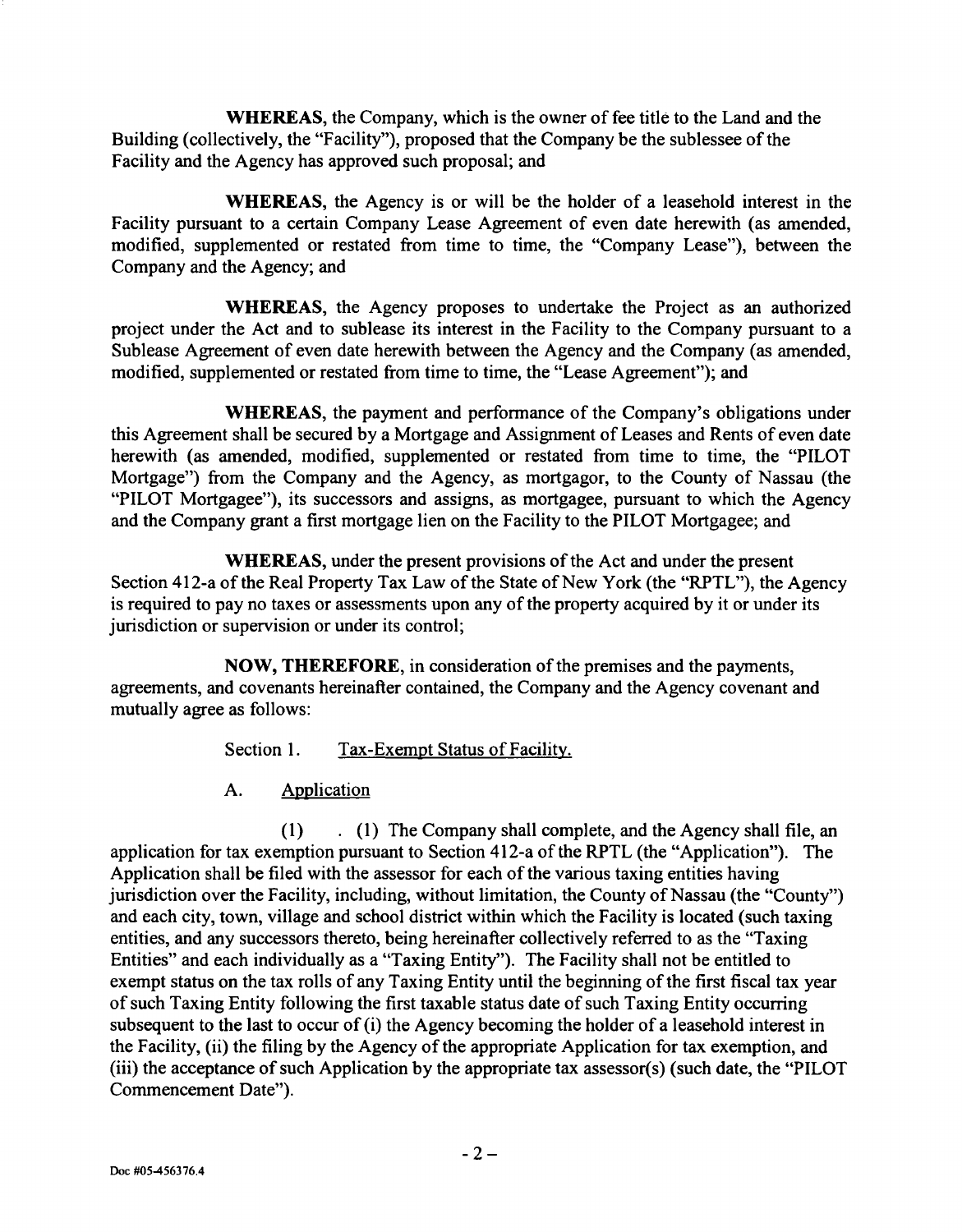(2) The Company hereby waives any claim or cause of action against the Agency, and releases the Agency from any liability to the Company, arising from any denial of an exemption from real property taxes and assessments, except to the extent that such denial results solely from the willful failure of the Agency, after demand by the Company, to file the completed Application for tax exemption as set forth in this Agreement.

B. Special Assessments. The parties hereto understand that the tax exemption extended to the Agency by Section 874 of the General Municipal Law of the State of New York and Section 412-a of the RPTL may not entitle the Agency to exemption from special assessments and special ad valorem levies, including but not limited to Sewer District taxes. Pursuant to the Lease Agreement and the other Transaction Documents, the Company will be required to pay all special assessments and special ad valorem levies levied and/or assessed against or with respect to the Facility, subject to Section 2(B)(3) hereof.

C. Other Charges. If any taxes, assessments, service charges or other governmental charges become payable by the Company or the Agency on the Facility or the rental paid pursuant to the Lease Agreement or the occupancy of or any interest of the Company or the Agency in the Facility or any part thereof or any personal property used in connection with the business conducted and located therein, the amount of any such taxes, assessments or charges shall be paid by the Company as and when due. Furthermore, water charges, sewer rentals, sewage treatment charges, solid waste charges and any other charges in the nature of utility charges shall be paid as and when due directly by the Company and shall not be credited against nor be affected in any manner by any payment in lieu of real property taxes and assessments in any year and shall be computed pursuant to the formula adopted by the relevant Taxing Entity.

Section 2. Payments

A. Tax Payments. Prior to the PILOT Commencement Date, the applicable real property taxes and assessments levied and/or assessed against or with respect to the Facility shall be payable in full by the Company to the applicable Taxing Entity as if the Agency were not the holder of a leasehold interest in the Facility or otherwise involved in the Project.

# B. PILOT Payments

(1) . (1) From the PILOT Commencement Date through and including the last day of the tenth  $(10^{th})$  fiscal tax year thereafter (such date, the "Abatement Expiration Date" and such period, the "Term"), the Company shall make payments in lieu of real property taxes and assessments levied and/or assessed by the Taxing Entities against the Facility as set forth on Schedule B hereto, subject to the provisions of Section 2(B)(3) hereof.

The payments in lieu of real property taxes and assessments levied and/or assessed by the Taxing Entities against the Facility pursuant to clause (1) above are referred to herein as the "PILOT Payments."

(2) From and after the Abatement Expiration Date, and until the Agency's interest in the Facility is conveyed to the Company pursuant to the terms of the Lease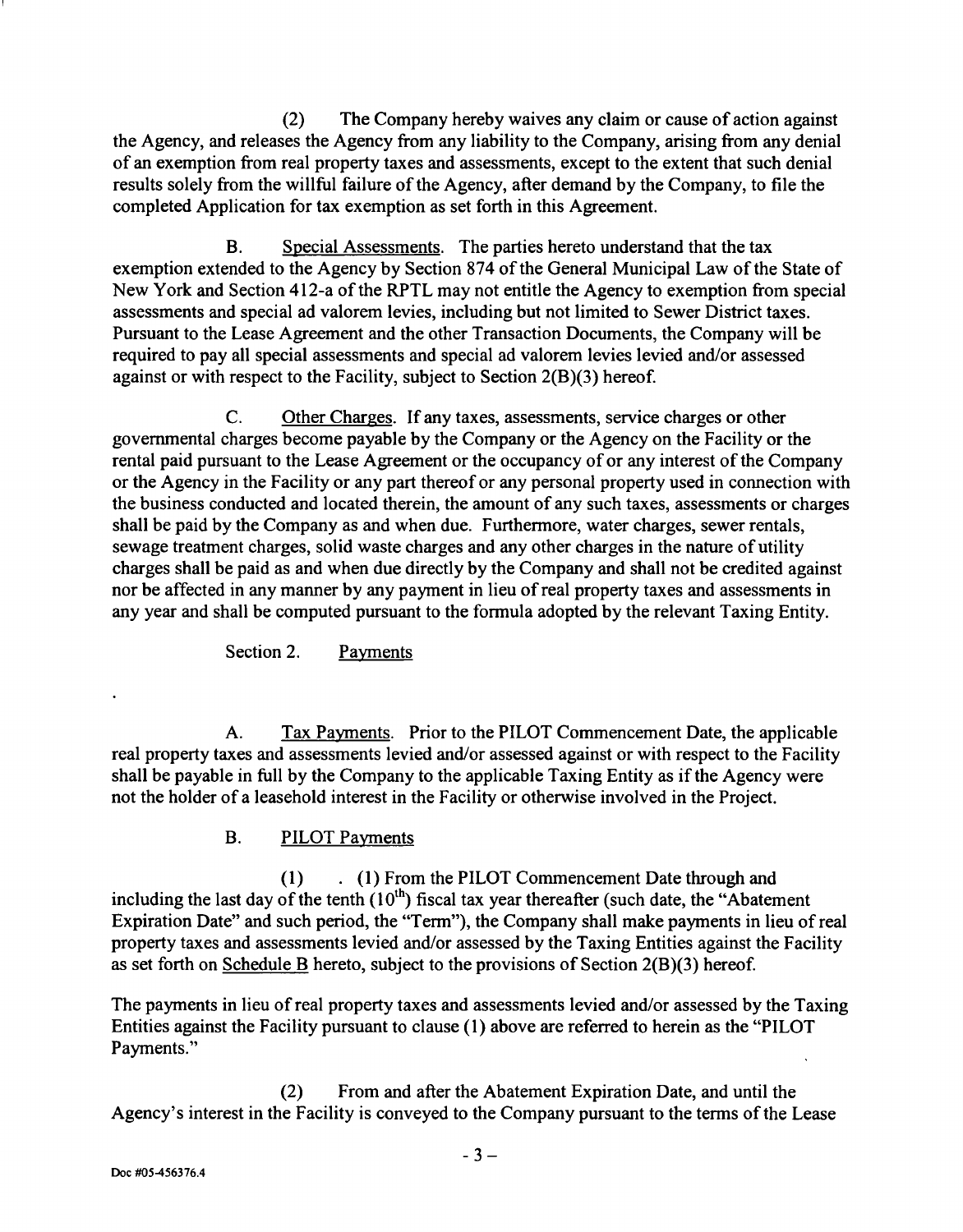Agreement and the Facility has been returned to the tax rolls as fully taxable property, the Company shall make PILOT Payments equal to one hundred percent (100%) of the amount of real property taxes and assessments that would have been levied and/or assessed against or with respect to the Facility as if the Facility were owned by the Company and the Agency were not otherwise involved in the Project.

"PILOT Obligations" shall mean all amounts required to be paid by the Company under this Agreement, including, without limitation, those amounts set forth in Sections 2(A) and 2(B) hereof.

(3) Any provision of this Agreement to the contrary notwithstanding, the amount of PILOT Payments set forth in Section 2(B)(I) hereof for each fiscal tax year through the Abatement Expiration Date, shall be reduced (but not below \$0) by the amount, if any, of special assessments and special ad valorem levies assessed against or levied upon the Facility for such fiscal tax year (collectively, "Special Assessments"), whether by the Nassau County Tax Assessor's Office or otherwise, which Special Assessments would otherwise be payable by the Company pursuant to this Agreement. The amount of any such reduction of a PILOT Payment shall be set forth on the applicable PILOT bill issued with respect to such fiscal tax year, if any, but the failure of the Company to receive such bill shall in no event affect the Company's obligation to pay such PILOT Payment. In the event that (i) the amount of Special Assessments for a particular fiscal tax year exceeds the amount of the PILOT Payment for such fiscal tax year (such excess is hereinafter referred to as an "SA Credit"), or (ii) the amount of PILOT Payments for a particular fiscal tax year are not reduced by the amount of Special Assessments for such fiscal tax year (the amount of such Special Assessments is hereinafter referred to as an "SA Reduction"), then the amount of such SA Credit or SA Reduction, as the case may be, shall be carried over as a credit for the following fiscal tax year(s); provided, however, that if there is an unused SA Credit at the end of the Term of this Agreement, then the Company shall not be entitled to (a) take such SA Credit against any further payments hereunder or against real property taxes assessed against the Facility, or (b) an extension of the Term of this Agreement.

## C. Payments

1. . (1) Amounts due and payable under this Agreement shall be payable to the Treasurer of the County of Nassau (the "Treasurer"), One West Street, 1st floor, Mineola, NY 11501, or at such other address as the Treasurer may notify the Company of in writing.

(2) All PILOT Payments hereunder shall be allocated among the affected tax jurisdictions in proportion to the amount of real property and other taxes and assessments that would have been received by each Taxing Entity had the Project not been tax exempt due to the status of the Agency.

## D. Due Dates; Interest; and Penalties

2. 2. **2. 2. 1) The Company may be billed for PILOT Payments as if the** Facility were on the tax rolls at the time when taxes for each Taxing Entity are due.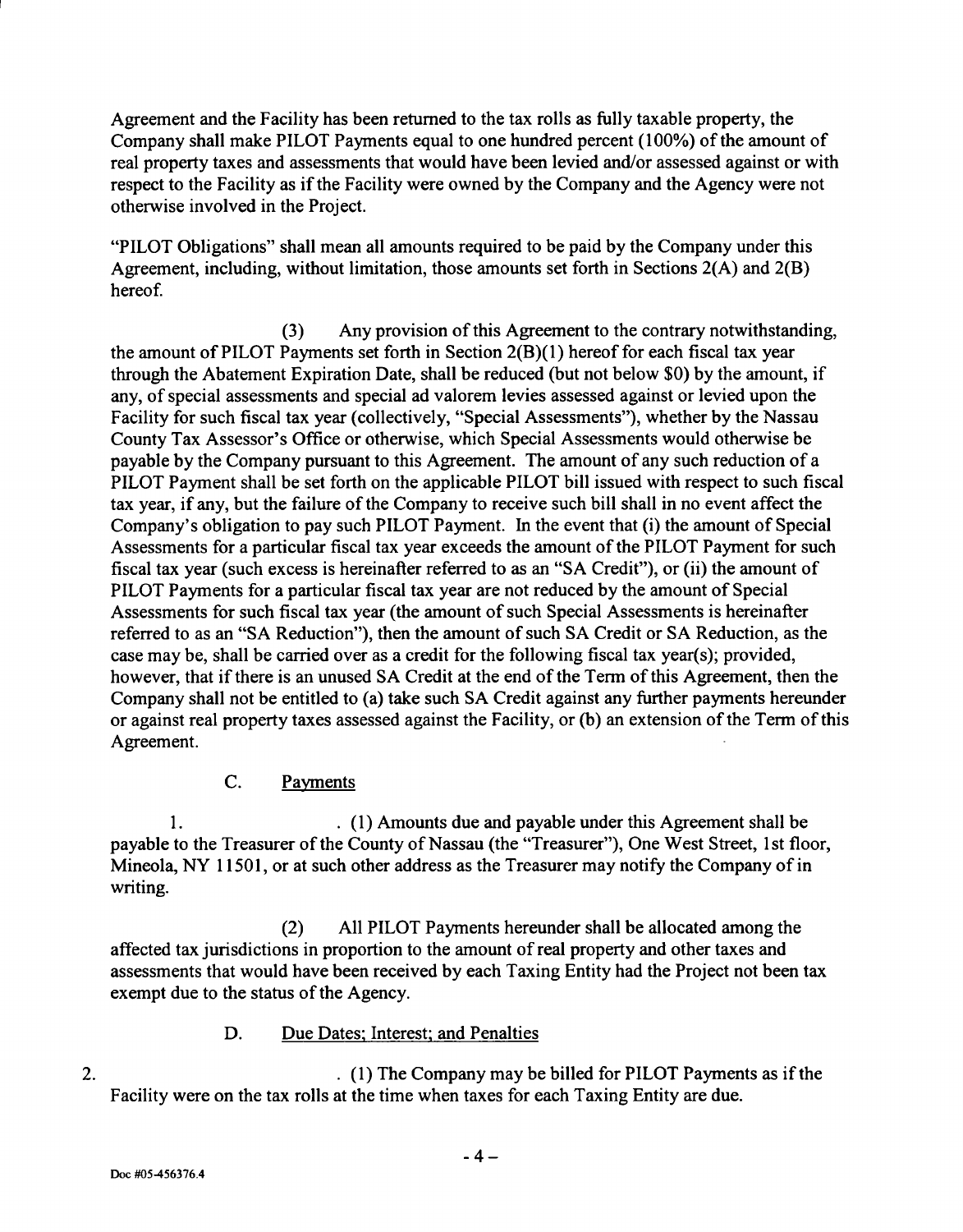(2) If any payment required under this Agreement is not made on or before the due date thereof, such payment shall be delinquent and the unpaid amount(s) shall accrue interest (and penalties) at the rates applicable to late payments of taxes for the respective Taxing Entities and as further provided in the General Municipal Law, including Section 874(5) thereof, which currently provides for a late charge equal to the greater of (a) five (5%) percent of the unpaid amount for the first month, and for each month, or part thereof, that the payment is delinquent beyond the first month, an additional late charge equal to one  $(1\%)$  percent per month of the total amount payable; and (b) the late charge applicable from time to time to real property tax levies and assessments that are not paid when due. The Company shall pay all such late charges, interest and penalties when due.

(3) Anything contained in this subparagraph to the contrary notwithstanding, the Company shall have the obligation to make all payments of PILOT Obligations (other than payments of penalties, if any), in (a) two equal semi-annual installments on or prior to the date which is five (5) Business Days prior to January 1 and July 1 for the General Tax portion of the PILOT Obligations, and (b) two equal semi-annual installments on or prior to the date which is five (5) Business Days prior to April 1 and October 1 for the School Tax portion of the PILOT Obligations, as applicable, of each year of the term of the Lease Agreement or on such other due dates as may be established by the Agency or the Treasurer from time to time during the term of the Lease Agreement.

E. Partial Sale; Transferee's Obligation; Apportionment of Reduction to Local Taxing Entities. During the Term of this Agreement, in the event that the Agency's interest in the Facility, or any portion thereof or interest therein, is sold, transferred, assigned or otherwise disposed of by the Agency in accordance with the Lease Agreement, the transferees thereof will thereafter pay the real property taxes and assessments on such Land and the Building and any Additional Facilities (as hereinafter defined) located on the Land, or on such portion of the Land, that was sold, transferred, assigned or otherwise disposed of, as may be required by applicable law.

F. Sale; Company's Obligation. In the event that the Agency sells, transfers, assigns or otherwise disposes of its interest in the Facility to any party other than the Company, the Company's obligation for PILOT Obligations shall be prorated to the date of the closing of the transaction and thereupon all obligations of the Company for payment of PILOT Obligations shall cease, but the Agency shall take such steps with the transferee or assignee other than the Company to assure that each of the Taxing Entities shall suffer no loss of revenue until the Facility can be placed back on the tax rolls as fully taxable real property and taxes levied and billed therefor.

## Section 3. Effective Date: Duration of Agreement

This Agreement shall become effective upon the execution and delivery of the Lease Agreement by the Company and the Agency and this Agreement by the Company and the Agency and shall continue in effect until the earlier of (i) the termination of this Agreement pursuant to the terms of the Lease Agreement or of this Agreement, or (ii) the date on which the Company Lease and the Lease Agreement are terminated pursuant to the Lease Agreement or this Agreement and the Facility has been placed back on the tax rolls as taxable property.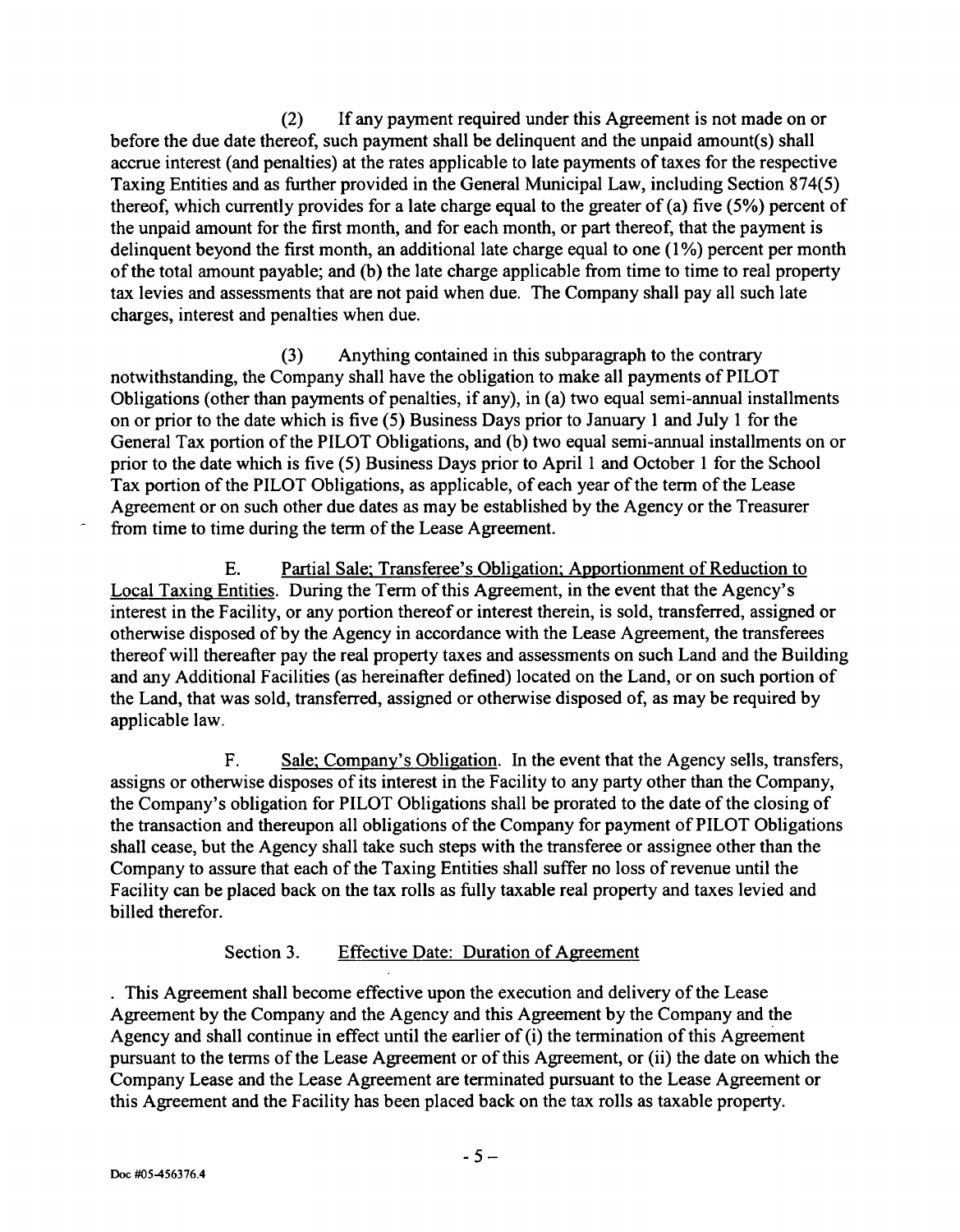#### Section 4. Events of Default

The following shall constitute an "Event of Default" under this Agreement:

A. Failure by the Company to make any payment specified herein and the continuance of such failure for a period of ten (10) days after receipt by the Company of written notice from the Agency, the County and/or any Taxing Entity.

B. Failure by the Company to comply with or perform any provision of this Agreement other than the payment provisions hereof and the continuance of such failure for a period of fifteen (15) days after receipt by the Company of written notice thereof from the Agency.

C. An Event of Default under the Company Lease, the Lease Agreement or any other agreement between the Agency and the Company.

If the Company fails to make any payments pursuant to this Agreement when due, the amount or amounts so in default shall continue as an obligation of the Company until fully paid.

Upon the occurrence and during the continuance of an Event of Default hereunder, the Company shall be required to make PILOT Payments as if the Facility were owned by the Company and the Agency was not otherwise involved in the Project, such amounts to commence to be paid for the period subsequent to the date it is determined by the Agency that there is an Event of Default hereunder. In such event, the tax rate, interest and penalties shall be those then in effect in the Taxing Entities in which the Facility is located.

Upon the occurrence and continuance of an Event of Default hereunder, (i) the Agency shall be entitled to sue to enforce any provision of this Agreement and to recover the payments of PILOT Obligations in default from the Company, together with all the costs and expenses of the Agency, its successors or assigns, paid or incurred in such recovery (including court costs and attorneys' fees and expenses) and interest at the rate charged by the respective Taxing Entities on overdue payments of taxes, and (ii) the Agency shall have the right to terminate the Company Lease and the Lease Agreement at any time, and the Company shall accept such termination and any tender of reconveyance from the Agency of its interest in the Facility.

The Agency, in enforcing payment by the Company of the PILOT Obligations, may take whatever action and exercise any or all of the rights and remedies specified in this Agreement or any other remedy provided by law.

Each and every Event of Default shall give rise to a separate cause of action hereunder, and separate suits may be brought hereunder as each cause of action arises.

No delay or omission in exercising any right or power accruing upon the occurrence of any Event of Default hereunder shall impair any such right or power or shall be construed to be a waiver thereof, but any such right or power may be exercised from time to time and as often as may be deemed expedient. Further, no payment by the Agency or receipt by the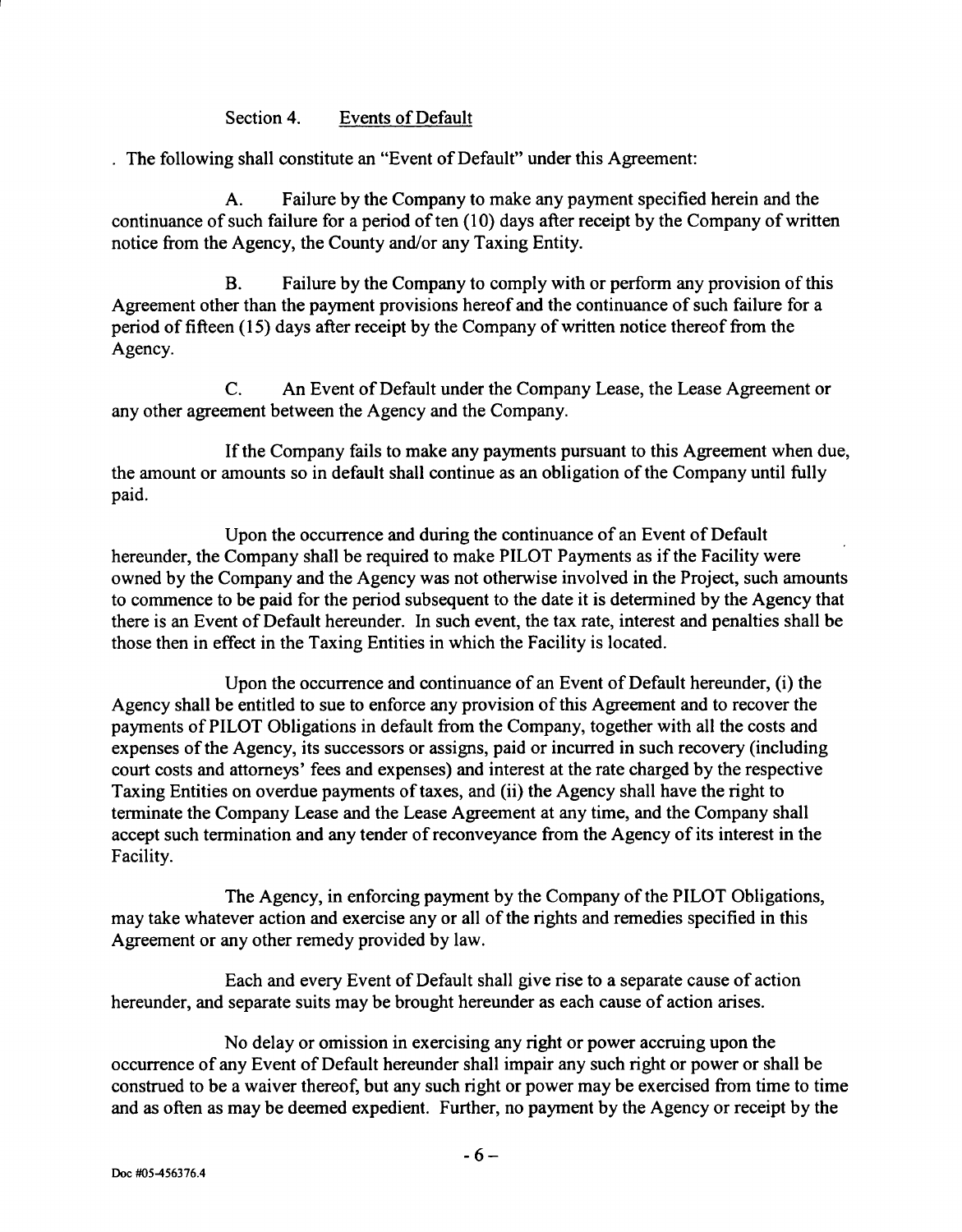Agency or a Taxing Entity of a lesser amount than the correct amount or manner of payment due hereunder shall be deemed to be other than a payment on account, nor shall any endorsement or statement on any check or any letter accompanying any check or payment be deemed to effect or evidence an accord and satisfaction, and the Agency and/or any Taxing Entity may accept any check or payment as made without prejudice to the right to recover the balance or pursue any other remedy in this Agreement or otherwise provided at law or in equity.

In no event shall the Agency be liable to any of the Taxing Entities for the payments specified herein, whether or not the Company makes such payments. The Company hereby agrees to indemnify, defend (with counsel selected by the Agency) and hold harmless the Agency and its officers, members, agents (other than the Company), attorneys, servants and employees, past, present and future, against any such liability for such payments and against all penalties, interest, and other charges resulting from the delinquency of such payments.

The Agency and the Company hereby acknowledge the right of the County, as beneficiary of this Agreement (on behalf of itself and all other Taxing Entities), to pursue any appropriate remedies, including an action or proceeding in the courts, to recover directly from the Company any payments of PILOT Obligations in default hereunder and/or to exercise its rights and remedies under the PILOT Mortgage. The Company shall promptly notify the Agency of any action or proceeding brought, or other measure taken, by a Taxing Entity to recover such payments in default hereunder. It is understood that the right of any Taxing Entity herein acknowledged is in addition to, and shall not impair, the Agency's own rights arising from a breach of this Agreement.

In the event that any interest in and to the Facility is conveyed by the Company or title to the Facility is conveyed by the Company to any other party prior to expiration of the term of the Lease Agreement (other than transfers expressly permitted under the Lease Agreement or otherwise consented to by the Agency), this Agreement shall, at the option of the Agency, become null and void and any remaining tax abatement hereunder shall be canceled.

The rights, powers and remedies of the Agency and the County under this Agreement shall be cumulative and not exclusive of any other right, power or remedy which the Agency or the County may have against the Company pursuant to this Agreement or the other Transaction Documents, or existing at law or in equity or otherwise. The respective rights, powers and remedies of the Agency and the County hereunder may be pursued singly, concurrently or otherwise, at such time and in such order as the Agency or the County may determine in its sole discretion. No delay or omission to exercise any remedy, right or power accruing upon an Event of Default shall impair any such remedy, right or power or shall be construed as a waiver thereof, but any such remedy, right or power may be exercised from time to time and as often as may be deemed expedient. A waiver of one Event of Default with respect to the Company shall not be construed to be a waiver of any subsequent Event of Default by the Company or to impair any remedy, right or power consequent thereon.

## Section 5. Additional Facilities

If any structural additions or change in use shall be made to the buildings or other improvements included in the Facility subsequent to the date hereof (other than the initial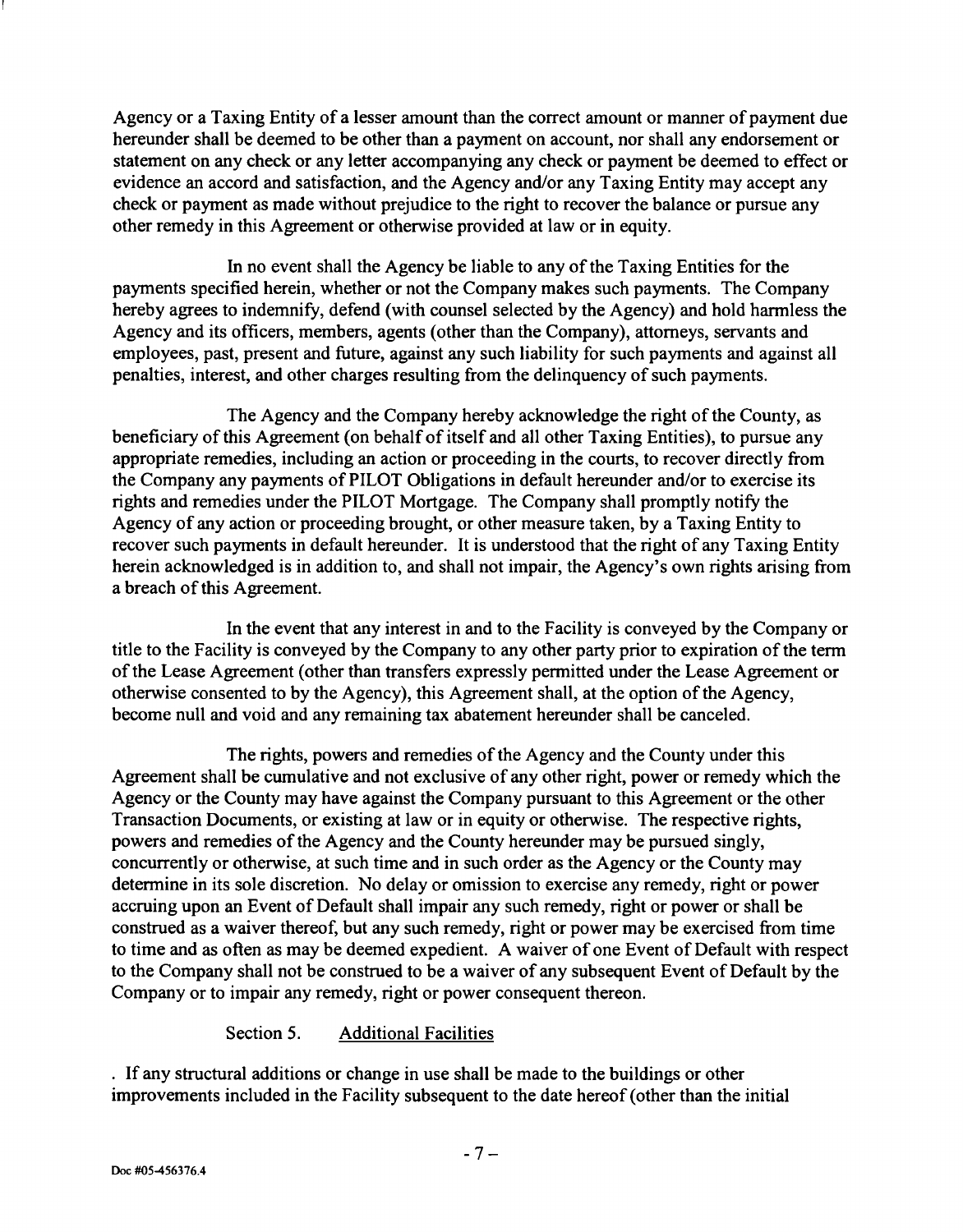construction of the Building in connection with the Project), or if any additional buildings or improvements shall be constructed on the Land other than the Building (such change of use, new structures, structural additions, buildings and improvements being referred to hereinafter as "Additional Facilities"), the Company agrees to increase its PILOT Obligations hereunder in an amount, as determined by the Agency or a tax assessor selected by the Agency, equal to the increased tax payments, if any, that would have been payable on such increase if this Agreement were not in effect. Nothing herein shall constitute the Agency's consent to the construction of any such additions or additional buildings or improvements or to such change of use.

# Section 6. Change of Law

In the event the Facility, or any part thereof, is declared to be subject to taxation for real property taxes or assessments by an amendment to the Act, other legislative change or a final judgment of a court of competent jurisdiction, the obligations of the Company hereunder shall, to such extent, be null and void. If the Company has already paid any amounts under this Agreement for any period that the Company is required to pay taxes or assessments because of such amendment, legislative or final judgment (collectively, "Prior Payments"), then the Company shall look to the Taxing Authorities for repayment of the Prior Payments or a credit in the amount of the Prior Payments against taxes payable to the relevant Taxing Entity but in no event shall the Company look to the Agency for a refund of the Prior Payments.

# Section 7. Waiver of Tax Exemption

. The Company, in recognition of the benefits provided under this Agreement, and for so long as the Lease Agreement is in effect, hereby expressly waives any rights it may have for any exemption under Section 485-b of the RPTL or any other exemption under any other law or regulation (except, however, for the exemption provided under Article 18-A of the General Municipal Law) with respect to the Facility.

The Company, in recognition of the benefits provided under this Agreement and the Lease Agreement, hereby expressly waives the right to institute judicial or other review of an assessment of the real property with respect to the Facility, whether pursuant to the provisions of Article 7 of the RPTL or other applicable law, as the same may be amended from time to time. In addition, the Company hereby represents and warrants that it has stipulated to the discontinuance (with prejudice) of all pending tax certiorari proceedings, if any, with respect to the Facility on or before the date hereof.

# Section 8. Delivery of PILOT Statement

The Company shall deliver to the Comptroller of the County of Nassau, on or before the dates set forth for payment of the PILOT Obligations in Section 2 hereof, in each year during the term of the Lease Agreement, a verified statement setting forth the amount of such payments and the dates of such payments.

## Section 9. Limited Obligation

The obligations, covenants and agreements of the Agency hereunder shall not constitute or give rise to an obligation of the State of New York, the County, or any city, town, village or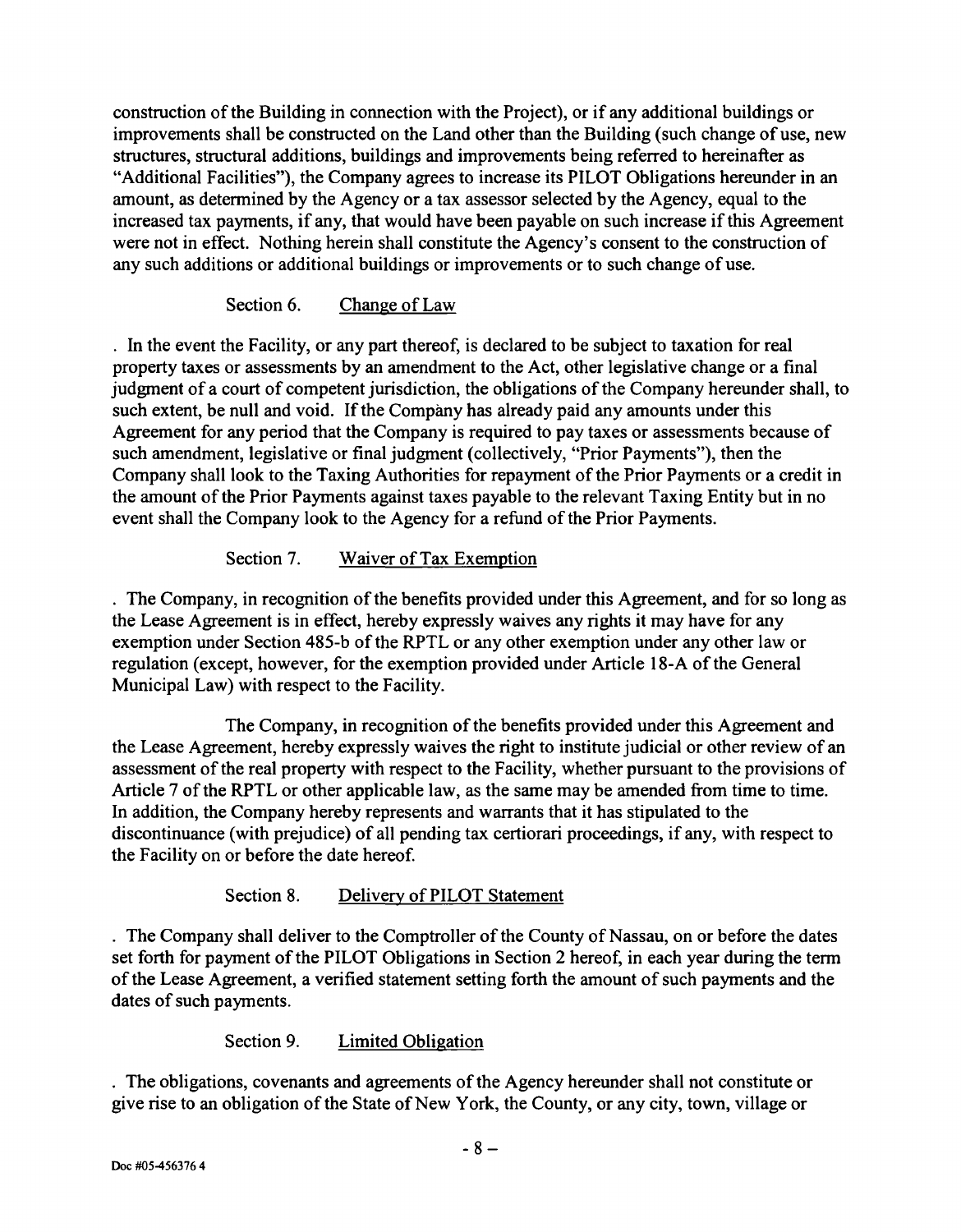school district within which the Facility is located and neither the State of New York, the County, nor any such city, town, village or school district shall be liable thereon, and further, such obligations, covenants and agreements shall not constitute or give rise to a general obligation of the Agency.

Section 10. No Waiver

Failure by the Agency in any instance to insist upon the strict performance of anyone or more of the obligations of the Company under this Agreement, or to exercise any election herein contained, shall in no manner be or be deemed to be a waiver by the Agency of any of the Company's defaults or breaches hereunder or of any of the rights and remedies of the Agency by reason of such defaults or breaches, or a waiver or relinquishment of any and all of the Company's obligations hereunder. No waiver, amendment, release or modification of this Agreement shall be established by conduct, custom or course of dealing. Further, no payment by the Company or receipt by the Agency of a lesser amount than the correct amount or manner of payment due hereunder shall be deemed to be other than a payment on account, nor shall any endorsement or statement on any check or any letter accompanying any check or payment be deemed to effect or evidence an accord and satisfaction, and the Agency may accept any check or payments as made without prejudice to the right to recover the balance or pursue any other remedy in this Agreement or otherwise provided at law or in equity.

Section 11. Notices

A. All notices, certificates and other communications hereunder shall be in writing and shall be sufficiently given and shall be deemed given on the earlier of (1) three (3) Business Days after being sent to the applicable address stated below by registered or certified mail, return receipt requested, or two (2) Business Days after being sent by nationally recognized overnight courier service, or (2) the date on which delivery is refused by the addressee, as evidenced by the affidavit of the Person who attempted to effect such delivery.

B. The addresses to which notices, certificates and other communications hereunder shall be delivered are as follows: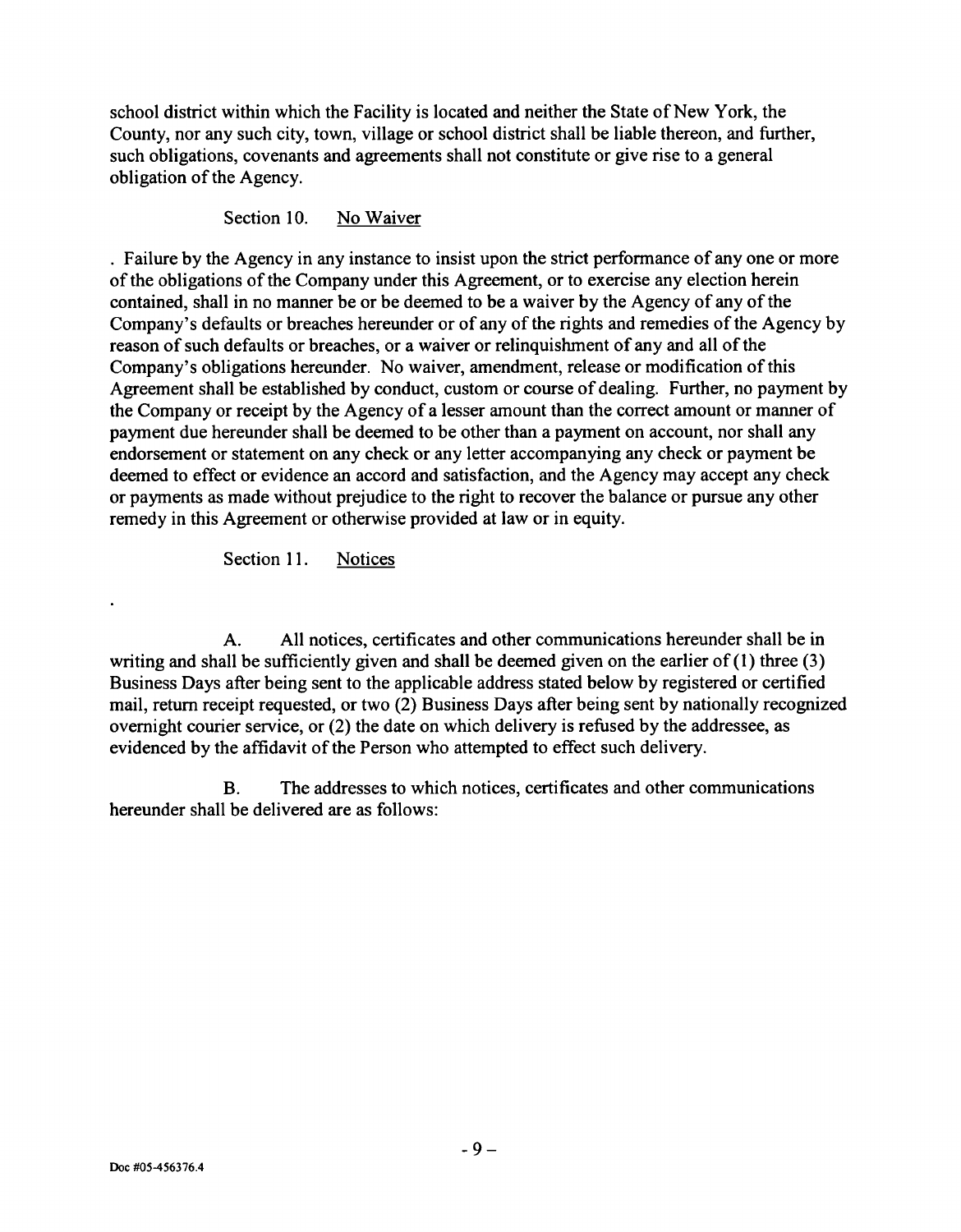#### To the Agency:

Nassau County Industrial Development Agency 1550 Franklin Avenue, Suite 235 Mineola, NY 11501 Attention: Joseph J. Kearney, Executive Director

#### With a courtesy copy to:

Phillips Lytle LLP 1305 Franklin Avenue, 2nd floor Garden City, NY 11530 Attention: Milan K. Tyler, Esq.

## To the Company:

3 Grace LLC 3 Grace A venue Great Neck Plaza, NY 11021 Attention: Ephraim Namdar

With a courtesy copy to:

Harras Bloom & Archer LLP 445 Broad Hollow Road, Suite 127 Melville, NY 11747-3601 Attn: Paul J. Bloom, Esq.

Section 12. Change of Address

The Agency or the Company may, by notice given hereunder to each other, designate any further or different addresses to which subsequent notices, certificates or other communications to them shall be sent.

Section 13. Assignment of Agreement

This Agreement shall be binding upon the successors and permitted assigns of the Company but no assignment shall be effective to relieve the Company of any of its obligations hereunder unless expressly authorized and approved in writing by the Agency. The rights and obligations of the Company hereunder may not be assigned except in connection with a permitted assignment of the Company's interest in and to the Lease Agreement. Nothing herein is intended to be for, or to inure to, the benefit of any Person other than the parties hereto, the County and the other Taxing Entities.

Section 14. Independent Agreement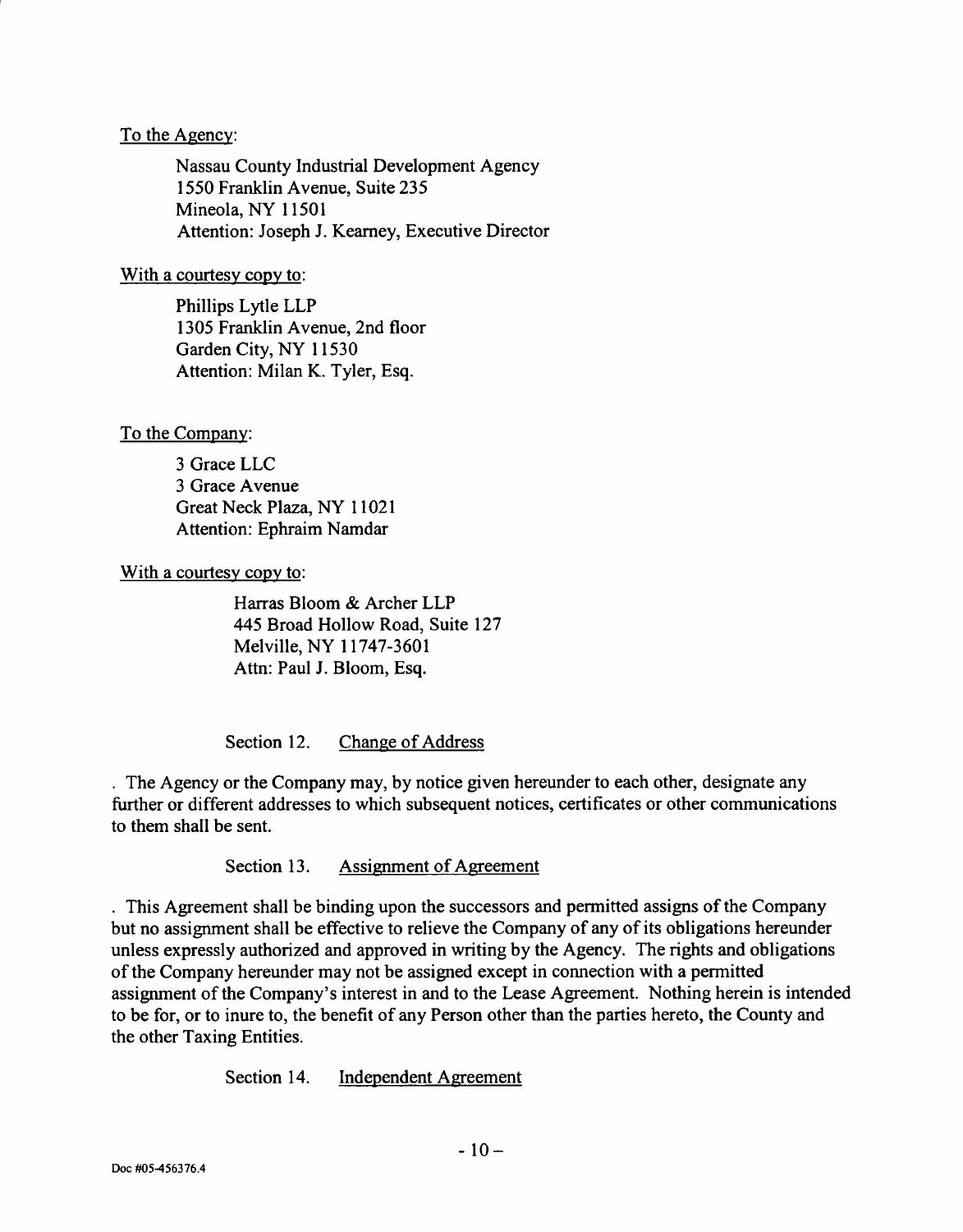· Notwithstanding any other provision of this Agreement, including the recitals hereof, the parties agree that the Lease Agreement executed between the parties thereto shall be a separate and independent document from this Agreement, and irrespective of whether any provision of this Agreement or the entirety hereof shall be held invalid or unenforceable by any court of competent jurisdiction, the Lease Agreement shall be construed, interpreted, and otherwise regarded separate and apart from this Agreement. The parties hereto specifically note that the considerations and terms provided for in this Agreement and provided for in the Lease Agreement are the only considerations and terms for which the parties thereto have executed this Agreement.

Section 15. Invalidity

If anyone or more phrases, sentences, clauses or provisions of this Agreement or the entirety hereof shall be declared invalid or unenforceable by any order, decree or judgment of any court of competent jurisdiction, then such phrase, sentence, clause or provision or the entirety of this Agreement shall be deemed to be reformed in such manner as shall be determined by such court, or in the absence of such a determination then in the reasonable judgment of the Agency, to render such phrase, sentence, clause or provision of this Agreement valid and enforceable under applicable law. The parties hereto agree to enter into such documents, agreements and instruments as the Agency reasonably determines are necessary to effect any such reformation. In the event that anyone more of the phrases, sentences, clauses or provisions of this Agreement cannot be reformed to comply with applicable law, then this Agreement shall be construed as if such phrase, sentence, clause or paragraph had not appeared in this Agreement.

Section 16. Amendments

This Agreement may not be modified, amended, supplemented, or changed without the written consent of the Agency and the Company.

Section 17. Prior Agreements

This Agreement constitutes the entire agreement, and supersedes all prior agreements and understandings, whether written or oral, among the parties with respect to the subject matter hereof.

Section 18. Delivery of Agreement

The Agency covenants to use reasonable efforts to deliver to each Taxing Entity a copy of this Agreement within fifteen (15) days after its execution.

Section 19. Counterparts

This Agreement may be executed in several counterparts, each of which shall be an original and all of which shall constitute but one and the same instrument.

Section 20. Service of Process; Consent to Jurisdiction; Forum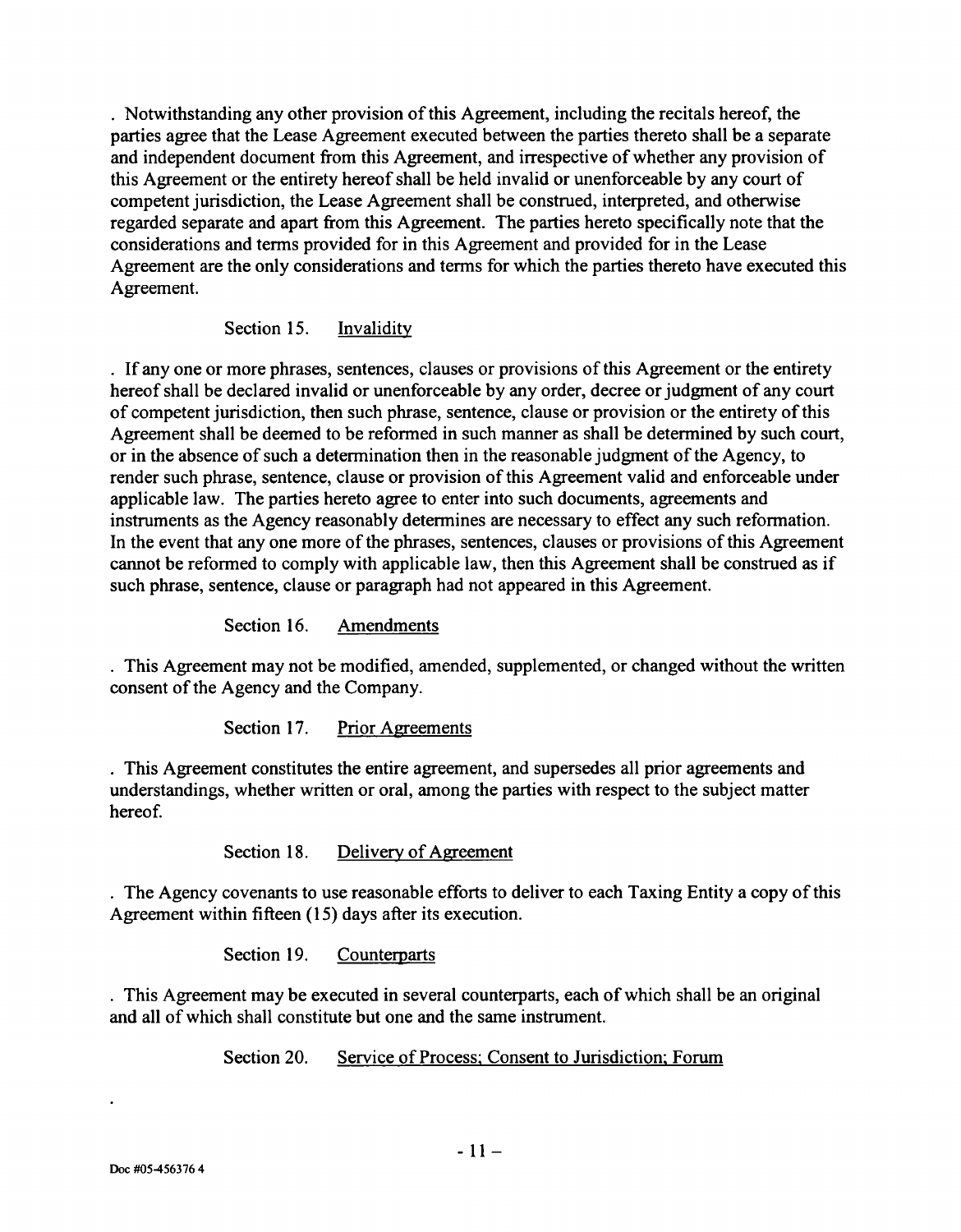A. The Company represents that it is subject to service of process in the State of New York and covenants that it will remain so subject so long as the Lease Agreement shall be in effect. If for any reason the Company should cease to be so subject to service of process in the State of New York, the Company hereby designates and appoints, without power of revocation, Paul J. Bloom, Esq., Harras Bloom & Archer LLP, 445 Broad Hollow Road, Suite 127, Melville, NY 11747-3601, as agent for service of process, and if such agent shall cease to act or otherwise cease to be subject to service of process in the State of New York, the Secretary of State of the State of New York, as the agents of the Company upon whom may be served all process, pleadings, notices or other papers which may be served upon the Company as a result of any of its obligations under this Agreement; provided, however, that the serving of such process, pleadings, notices or other papers shall not constitute a condition to the Company's obligations hereunder.

B. The Company irrevocably and unconditionally (1) agrees that any suit, action or other legal proceeding arising out of this Agreement or the other Transaction Documents may be brought in the courts of record of the State of New York in Nassau County or the courts of the United States, Eastern District of New York; (2) consents to the jurisdiction of each such court in any such suit, action or proceeding; and (3) waives any objection which it may have to the laying of venue of any such suit, action or proceeding in any of such courts. For such time as the Lease Agreement is in effect, the Company's agents designated above shall accept and acknowledge in the Company's behalf service of any and all process in any such suit, action or proceeding brought in any such court. The Company agrees and consents that any such service of process upon such agents and written notice of such service to the Company in the manner set forth in Section 11 hereof shall be taken and held to be valid personal service upon the Company whether or not the Company shall then be doing, or at any time shall have done, business within the State of New York and that any such service of process shall be of the same force and validity as if service were made upon the Company according to the laws governing the validity and requirements of such service in the State of New York, and waives all claim of error by reason of any such service. Such agents shall not have any power or authority to enter into any appearance or to file any pleadings in connection with any suit, action or other legal proceedings against the Company or to conduct the defense of any such suit, action or any other legal proceeding except as expressly authorized by the Company.

# Section 21. Applicable Law

This Agreement shall be governed by and construed in accordance with the laws of the State of New York, as the same may be in effect from time to time, without regard to principles of conflicts of laws.

# Section 22. Nature of Obligations

This Agreement shall remain in full force and effect until each and every one of the PILOT Obligations shall have been irrevocably paid in full and all other obligations of the Company under this Agreement shall have been paid and performed in full.

If the Company consists of more than one (1) Person, the obligations of the Company under this Agreement shall be joint and several.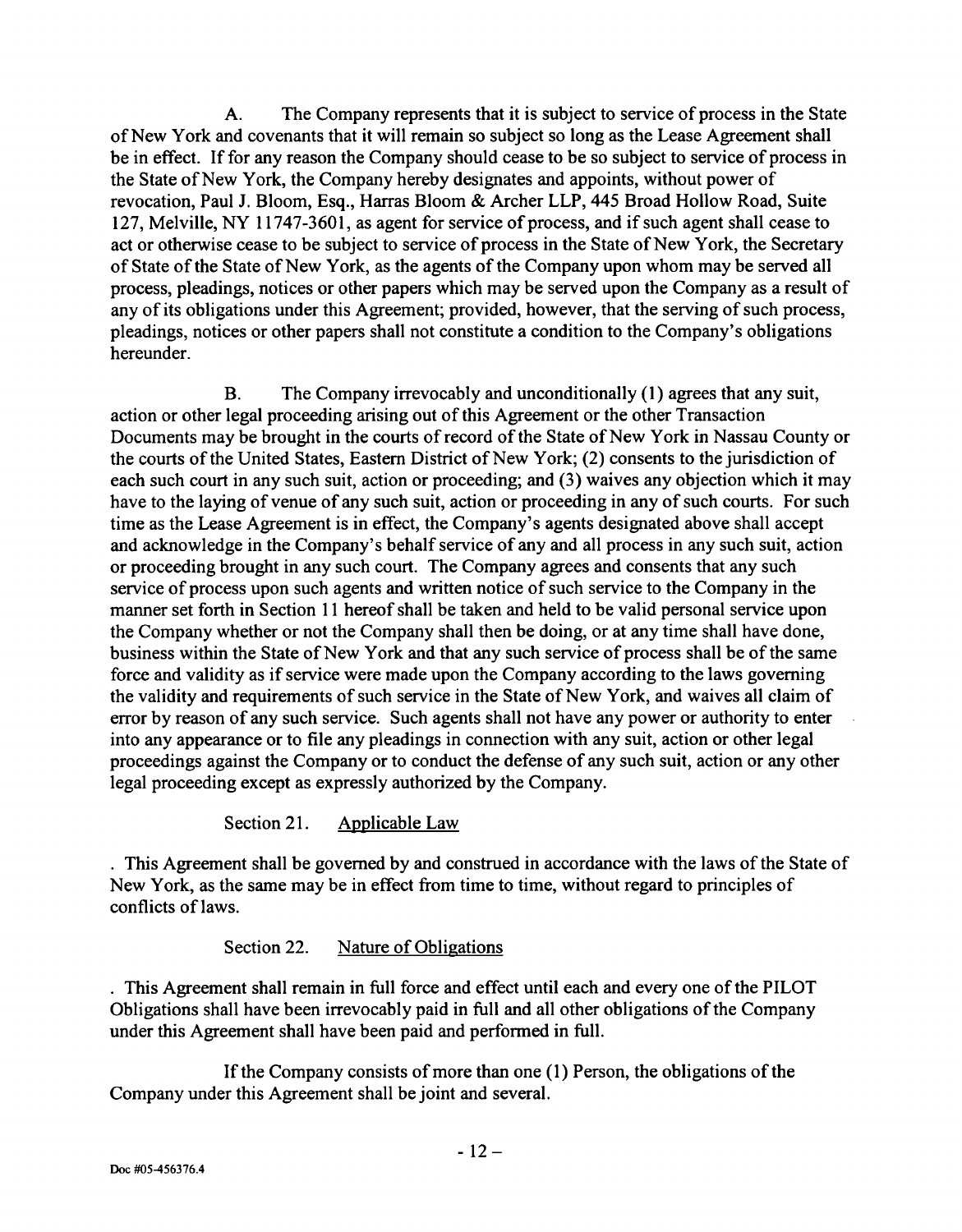### Section 23. Indemnification

The Company agrees to indemnify, defend (with counsel selected by the Agency) and hold harmless the Agency and its officers, members, agents (other than the Company), attorneys, servants and employees, past, present and future, against any liability arising from any default by the Company in performing its obligations hereunder or any expense incurred hereunder, including, without limitation, any expenses of the Agency and attorneys' fees and expenses.

[Remainder of this page intentionally left blank]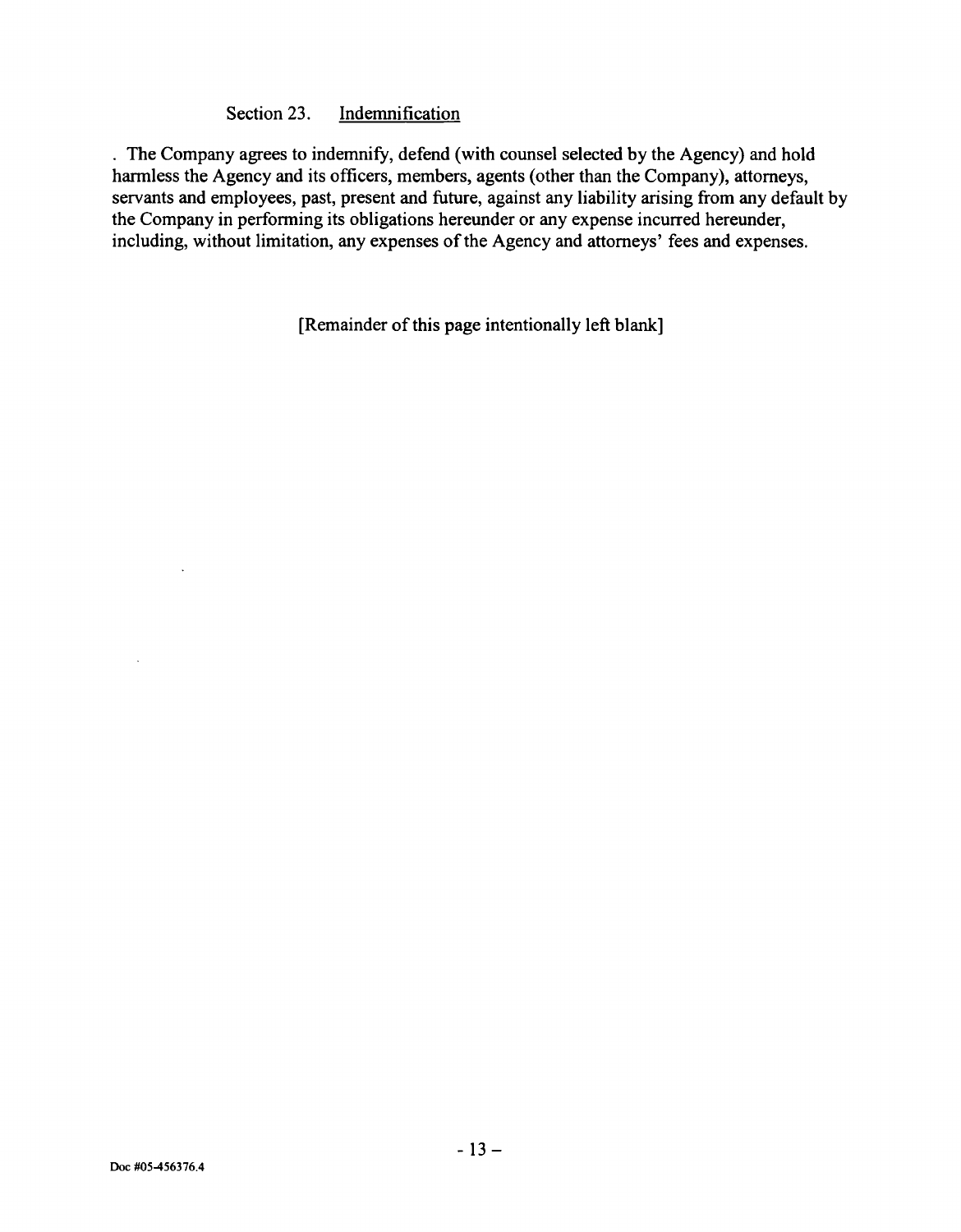IN WITNESS WHEREOF, the parties hereto have executed this Agreement as of the date first above written.

> NASSAU COUNTY INDUSTRIAL DEVELOPMENT AGENCY

 $\overline{\phantom{a}}$ By<br>Name: Boseph J. Kearney<br>Title: Executive Director

3 GRACELLC

 $\mathbf{B} \mathbf{y}$ :

Ephraim Namdar Managing Member

By: \_\_\_\_\_\_\_\_\_\_\_\_\_\_\_\_\_\_\_\_\_\_\_\_ \_\_

Joel Namdar Managing Member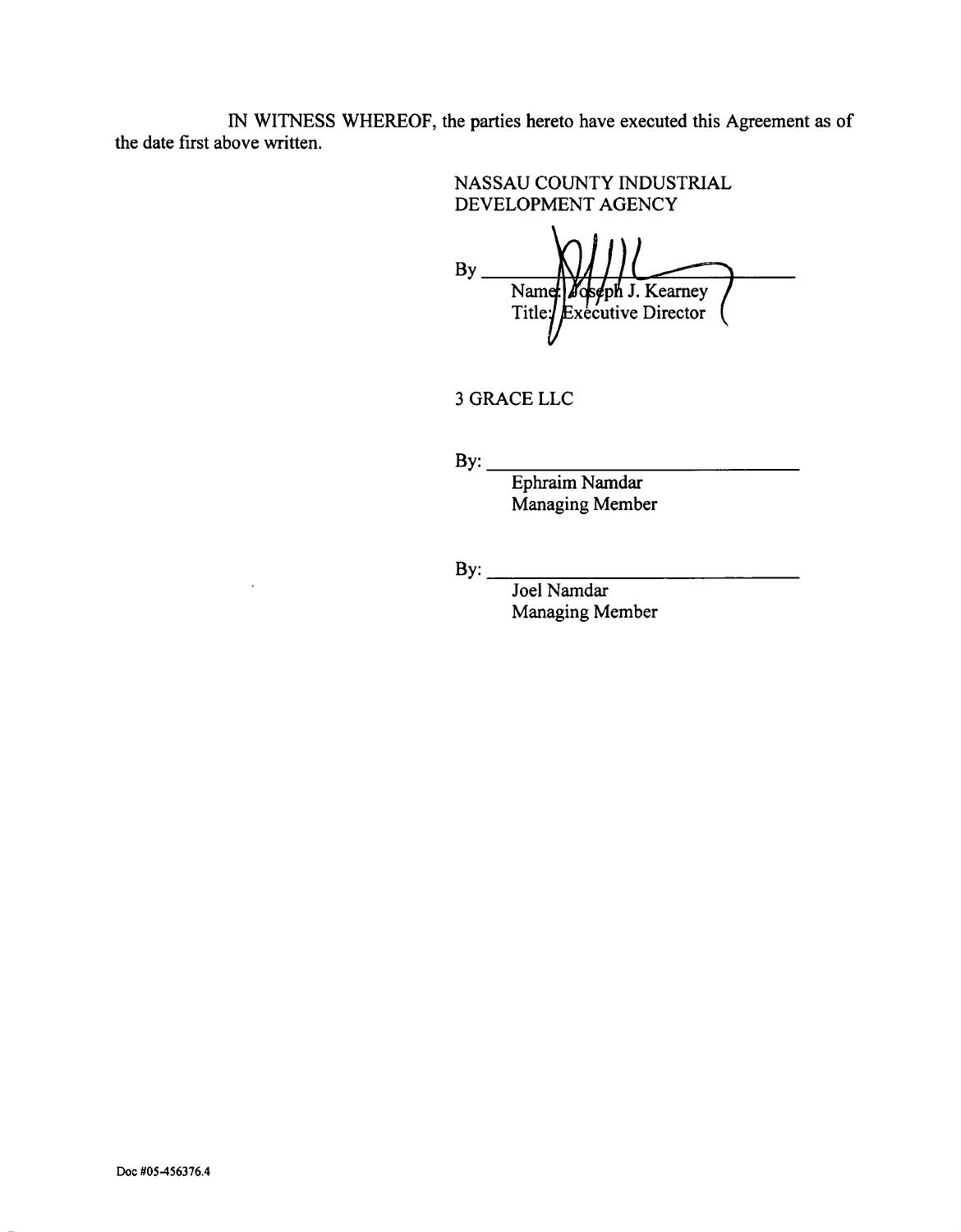IN WITNESS WHEREOF, the parties hereto have executed this Agreement as of the date first above written.

> NASSAU COUNTY INDUSTRIAL DEVELOPMENT AGENCY

 $2^{v}$ 

 $B_v$ 

Name: Joseph J. Kearney Title: Executive Director

3 GRACELLC

By: Ephraim Namdar  $11.1$ Managing Member бv: **Joel Namdai** Managing Member

[pILOT Agreement]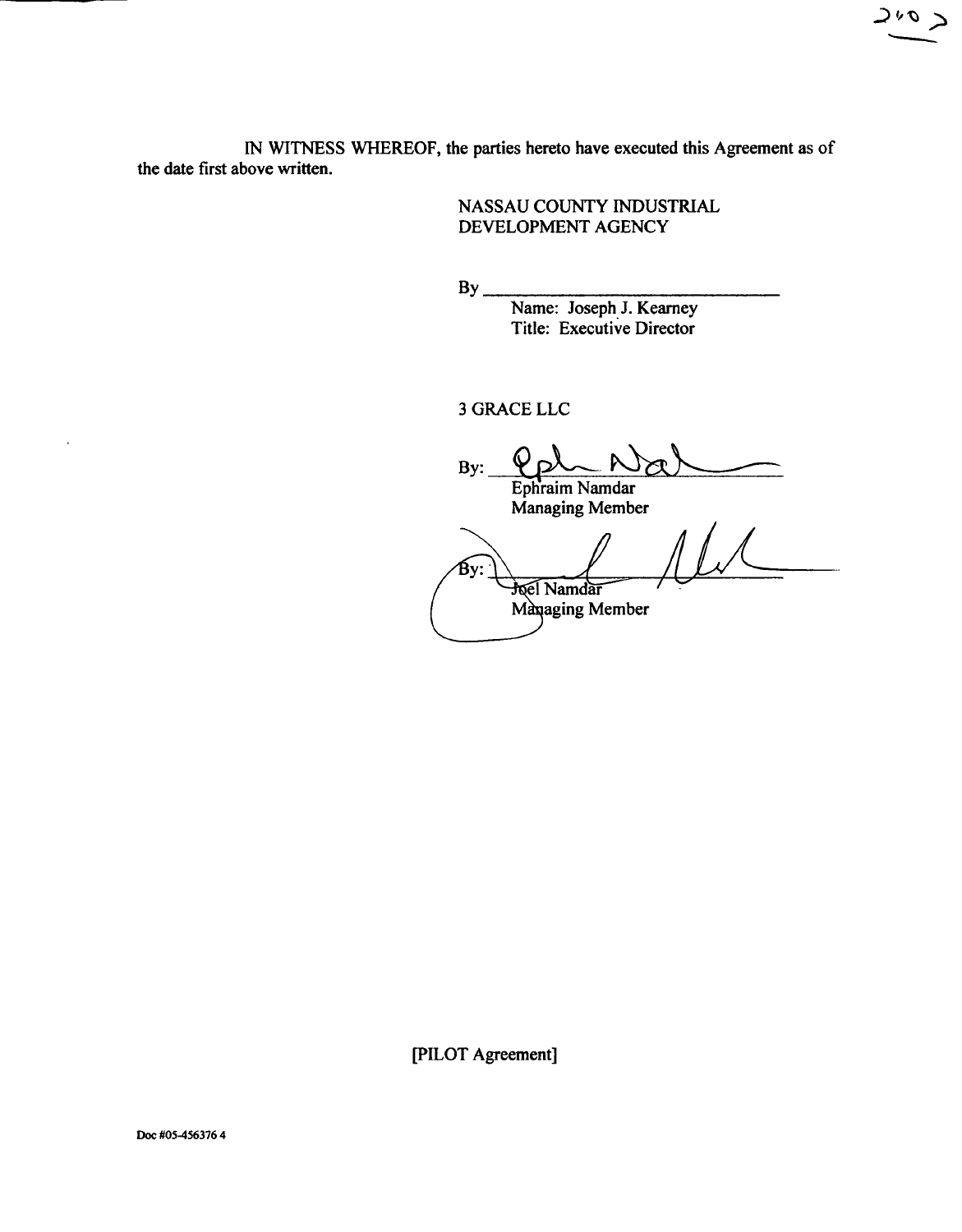# STATE OF NEW YORK ) : ss.: **COUNTY OF NASSAU**

On the  $\mathcal{J}^U$  day of June, in the year 2015, before me, the undersigned, a Notary Public in and for said State, personally appeared Joseph J. Kearney, personally known to me or proved to me on the basis of satisfactory evidence to be the individual whose name is subscribed to the within instrument and acknowledged to me that he executed the same in his capacity, and that by his signature o ent and acknowledged to me that he executed the same in his<br>on the instrument, the individual executed the instrument.

Milan K Tyler Notary Public. State of New York No. 02TY4949790<br>Qualified in West County Commission Expires June 12. 2013

 $\begin{array}{c|c|c|c|c|c|c|c} \hline \text{1114949790} & & \text{1114949790} \ \hline \text{in West County} & & \text{1114949790} & & \text{Notarv Public} \ \hline \end{array}$ 

STATE OF NEW YORK

COUNTY OF NASSAU

On the  $\frac{1}{4}$  day of June, in the year 2015, before me, the undersigned, a notary public in and for said state, personally appeared Ephraim Namdar, personally known to me or proved to me on the basis of satisfactory evidence to be the individual whose name is subscribed to the within instrument and acknowledged to me that he executed the same in his capacity, and that by his signature on the instrument, the individual, or the person upon behalf of which the individual

acted, executed the instrument. **FREDERICK D ARNOLD** *Notary* Public - *State ot* New York NO. 01AR6187599<br>Qualified in Nassau County **Notary Public My Commission Expires May 21** STATE OF NEW YORK ) ) ss.: COUNTY OF NASSAU )

) ) ss.: )

On the  $24$  day of June, in the year 2015, before me, the undersigned, a notary public in and for said state, personally appeared Joel Namdar, personally known to me or proved to me on the basis of satisfactory evidence to be the individual whose name is subscribed to the within instrument and acknowledged to me that he executed the same in his capacity, and that by his signature on the instrument, the individual, or the person upon behalf of which the individual

acted, executed the instru FREDERICK DARNOLD Notary Public - State of New York NO.01AR6187599 Qualified In Nassau County **Notary Public** My Commission Expires MH421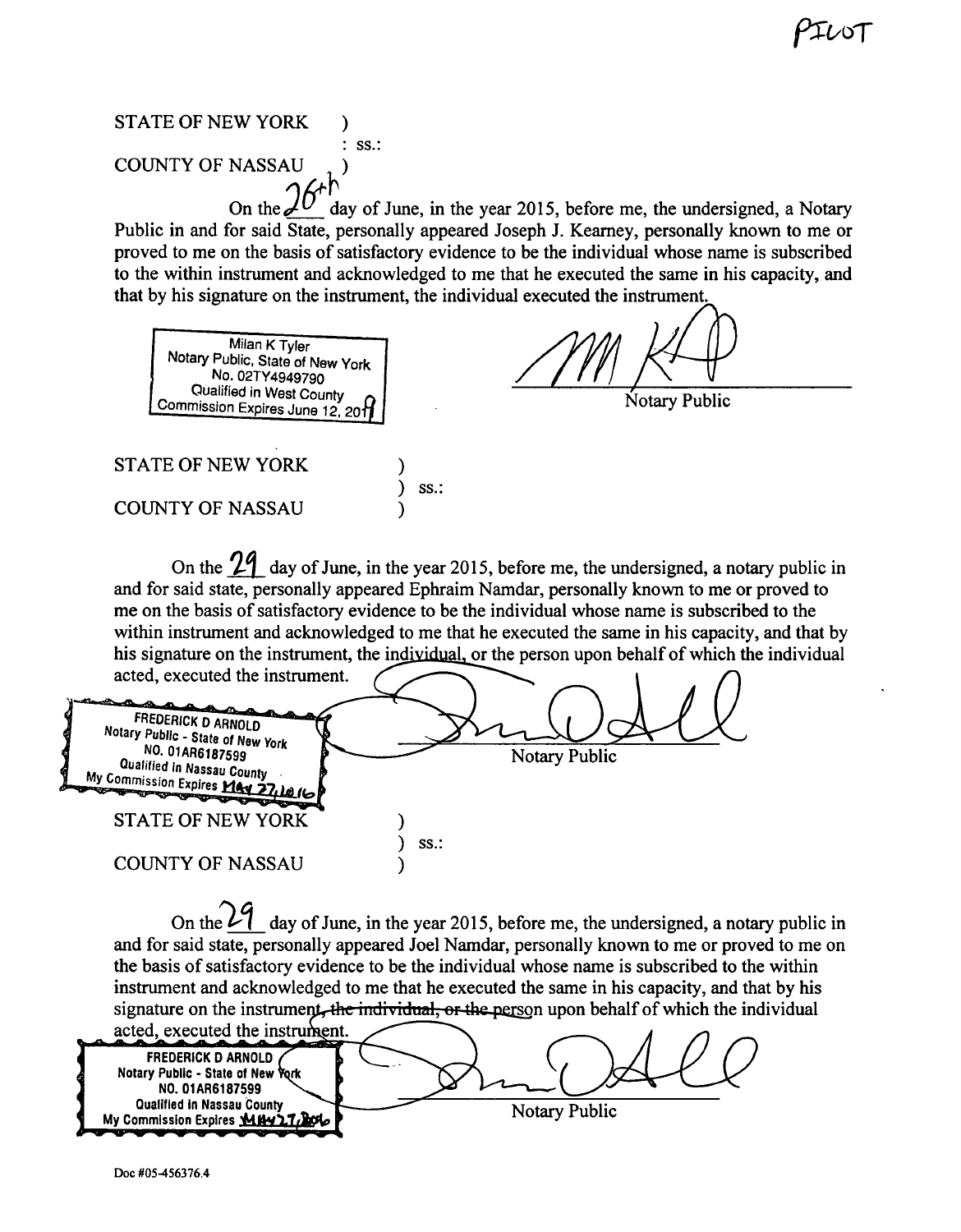## SCHEDULE A

#### DESCRIPTION OF THE LAND

ALL that certain plot, piece or parcel of land, with the buildings and improvements thereon erected, situate, lying and being at Massapequa, Town of Oyster Bay, County of Nassau and State of New York, being more particularly bounded and described as follows:

BEGINNING at the corner formed by the intersection of the southerly side of Chestnut Street with the westerly side of Dover Street;

RUNNING THENCE south 8 degrees 00 minutes west, along the westerly side of Dover Street, 142.31 feet to the northerly side of land of the Long Island Railroad;

THENCE along the last mentioned land, the following two (2) courses and distances:

- l. north 86 degrees 54 minutes 45 seconds west, 17l.41 feet;
- 2. north 84 degrees 04 minutes 10 seconds west, 250.82 feet;

THENCE north 24 degrees 36 minutes east 78.64 feet to the southeasterly side of Sunrise Highway;

THENCE north 57 degrees **11** minutes 06 seconds east, along the southeasterly side of Sunrise Highway, 138.74 feet to the corner formed by the intersection of the southeasterly side of Sunrise Highway with the southerly side of Chestnut Street;

THENCE along the southerly side of Chestnut Street south 62 degrees 00 minutes east 293.97 feet to the corner at the point or place of BEGINNING.

Said premises being known as 6000 Sunrise Highway & Chestnut Street, Massapequa, New York

SECTION 53 BLOCK 30 LOTS 16 & 17